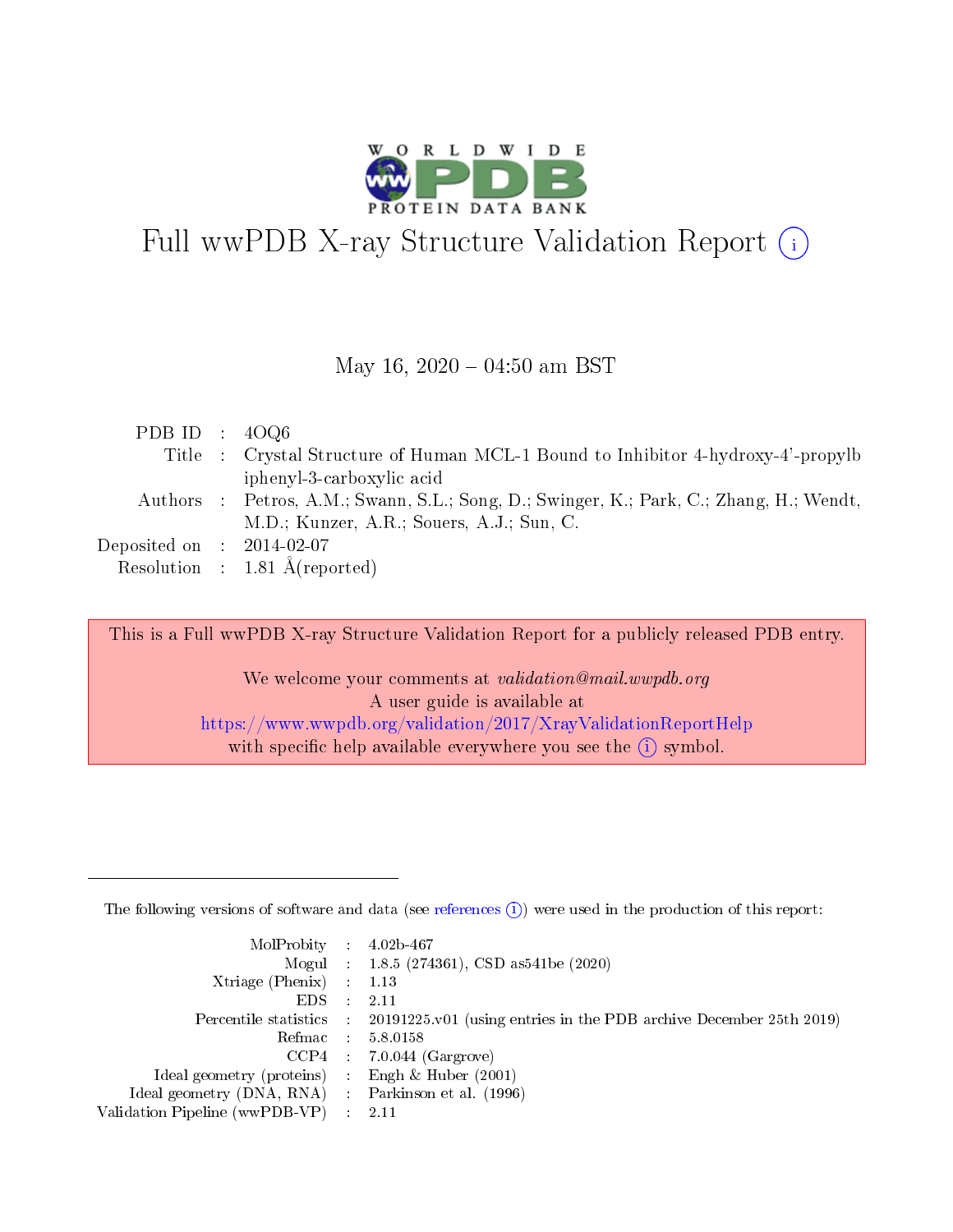# 1 [O](https://www.wwpdb.org/validation/2017/XrayValidationReportHelp#overall_quality)verall quality at a glance  $(i)$

The following experimental techniques were used to determine the structure: X-RAY DIFFRACTION

The reported resolution of this entry is 1.81 Å.

Percentile scores (ranging between 0-100) for global validation metrics of the entry are shown in the following graphic. The table shows the number of entries on which the scores are based.



| Metric                | Whole archive<br>$(\#\text{Entries})$ | Similar resolution<br>$(\#\text{Entries},\,\text{resolution}\,\,\text{range}(\textup{\AA}))$ |  |  |
|-----------------------|---------------------------------------|----------------------------------------------------------------------------------------------|--|--|
| $R_{free}$            | 130704                                | 7484 (1.84-1.80)                                                                             |  |  |
| Clashscore            | 141614                                | 8401 (1.84-1.80)                                                                             |  |  |
| Ramachandran outliers | 138981                                | 8290 (1.84-1.80)                                                                             |  |  |
| Sidechain outliers    | 138945                                | 8290 (1.84-1.80)                                                                             |  |  |
| RSRZ outliers         | 127900                                | $7371(1.84-1.80)$                                                                            |  |  |

The table below summarises the geometric issues observed across the polymeric chains and their fit to the electron density. The red, orange, yellow and green segments on the lower bar indicate the fraction of residues that contain outliers for  $>=3, 2, 1$  and 0 types of geometric quality criteria respectively. A grey segment represents the fraction of residues that are not modelled. The numeric value for each fraction is indicated below the corresponding segment, with a dot representing fractions <=5% The upper red bar (where present) indicates the fraction of residues that have poor fit to the electron density. The numeric value is given above the bar.

| Mol | ${\rm Chain \mid Length}$ | Quality of chain |     |                            |     |  |  |
|-----|---------------------------|------------------|-----|----------------------------|-----|--|--|
|     | 157                       | $\%$<br>73%      | 13% | $\bullet\quad\bullet\quad$ | 10% |  |  |
|     | 157                       | %<br>70%         | 16% | $\bullet\quad\bullet$      | 10% |  |  |

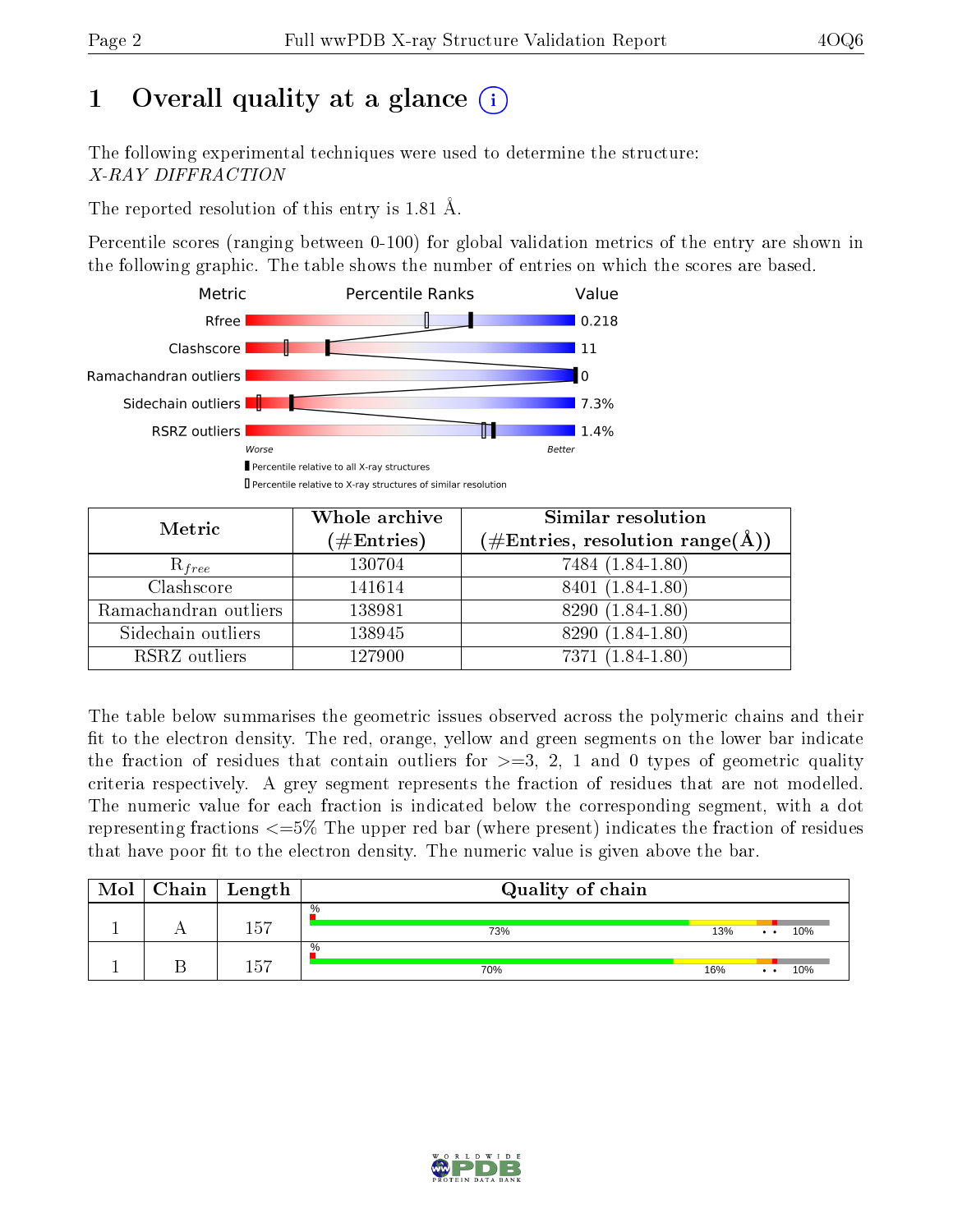# 2 Entry composition  $\left( \cdot \right)$

There are 3 unique types of molecules in this entry. The entry contains 2460 atoms, of which 0 are hydrogens and 0 are deuteriums.

In the tables below, the ZeroOcc column contains the number of atoms modelled with zero occupancy, the AltConf column contains the number of residues with at least one atom in alternate conformation and the Trace column contains the number of residues modelled with at most 2 atoms.

• Molecule 1 is a protein called Induced myeloid leukemia cell differentiation protein Mcl-1.

|  |  | $\text{Mol}$   Chain   Residues | Atoms              |  |  |  |  | $\text{ZeroOcc}$   AltConf   Trace |  |
|--|--|---------------------------------|--------------------|--|--|--|--|------------------------------------|--|
|  |  | 141                             | Total C N O        |  |  |  |  |                                    |  |
|  |  | 1138 717 210 208 3              |                    |  |  |  |  |                                    |  |
|  |  | 141                             | Total C N O S      |  |  |  |  |                                    |  |
|  |  |                                 | 1139 719 210 207 3 |  |  |  |  |                                    |  |

| Chain | Residue | Modelled   | Actual | Comment               | Reference         |
|-------|---------|------------|--------|-----------------------|-------------------|
| А     | 170     | <b>GLY</b> |        | <b>EXPRESSION TAG</b> | <b>UNP Q07820</b> |
| А     | 171     | <b>SER</b> |        | <b>EXPRESSION TAG</b> | <b>UNP Q07820</b> |
| А     | 172     | <b>MET</b> |        | <b>EXPRESSION TAG</b> | <b>UNP Q07820</b> |
| А     | 173     | ASP        |        | <b>EXPRESSION TAG</b> | <b>UNP Q07820</b> |
| B     | 170     | <b>GLY</b> |        | <b>EXPRESSION TAG</b> | <b>UNP Q07820</b> |
| B     | 171     | <b>SER</b> |        | <b>EXPRESSION TAG</b> | <b>UNP Q07820</b> |
| B     | 172     | <b>MET</b> |        | EXPRESSION TAG        | <b>UNP Q07820</b> |
| B     | 173     | ASP        |        | <b>EXPRESSION TAG</b> | UNP<br>Q07820     |

There are 8 discrepancies between the modelled and reference sequences:

• Molecule 2 is 4-hydroxy-4'-propylbiphenyl-3-carboxylic acid (three-letter code: 2UV) (formula:  $C_{16}H_{16}O_3$ ).

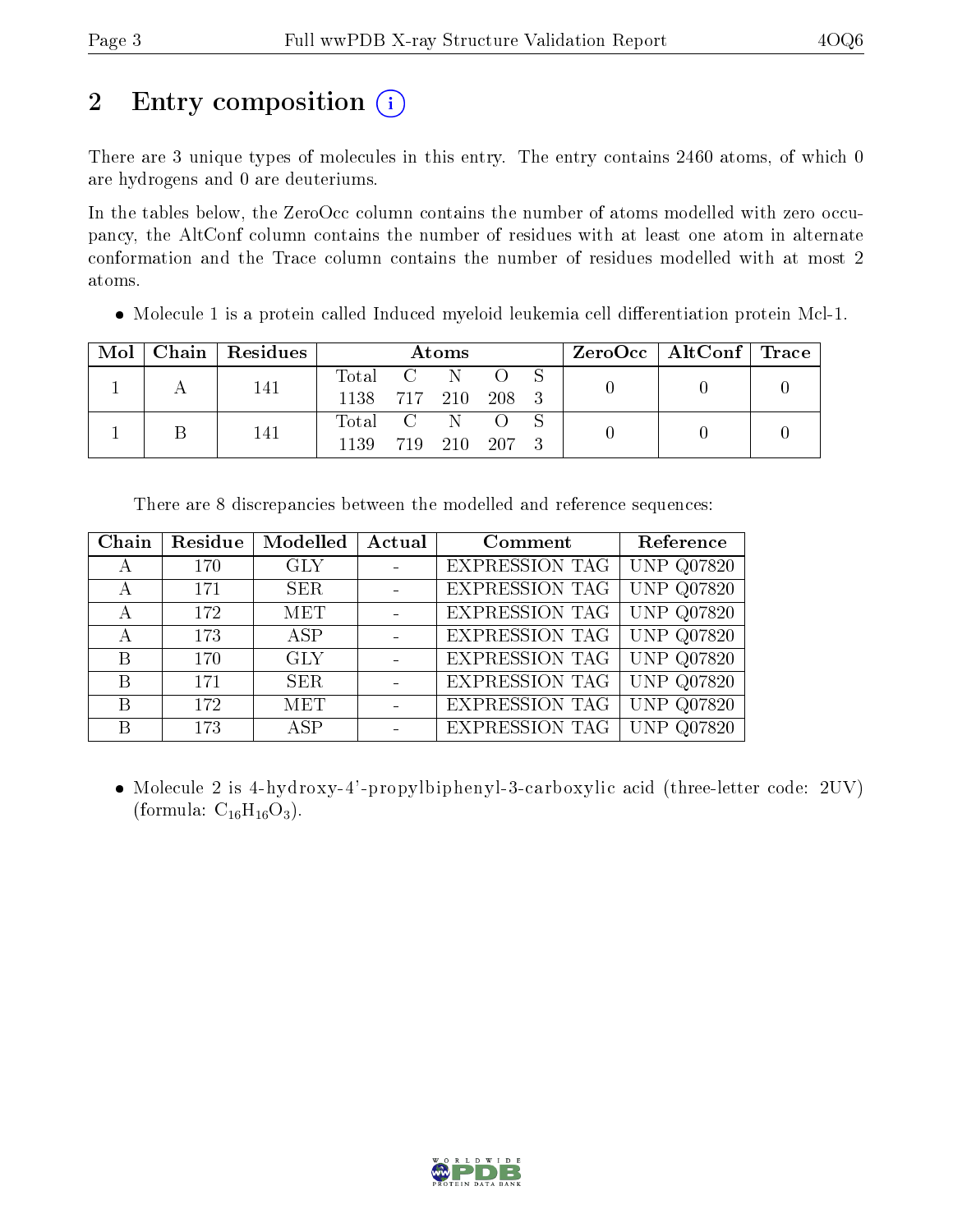

|  | $\text{Mol}$   Chain   Residues | Atoms                           | $\rm ZeroOcc \mid AltConf \mid$ |
|--|---------------------------------|---------------------------------|---------------------------------|
|  |                                 | Total C O<br>$16 \quad 3$<br>19 |                                 |
|  |                                 | Total C O<br>$16 -$<br>10       |                                 |

• Molecule 3 is water.

|  | Mol   Chain   Residues | Atoms                | ZeroOcc   AltConf |
|--|------------------------|----------------------|-------------------|
|  | 72                     | Total O<br>72 72     |                   |
|  |                        | Total O<br>72<br>-73 |                   |

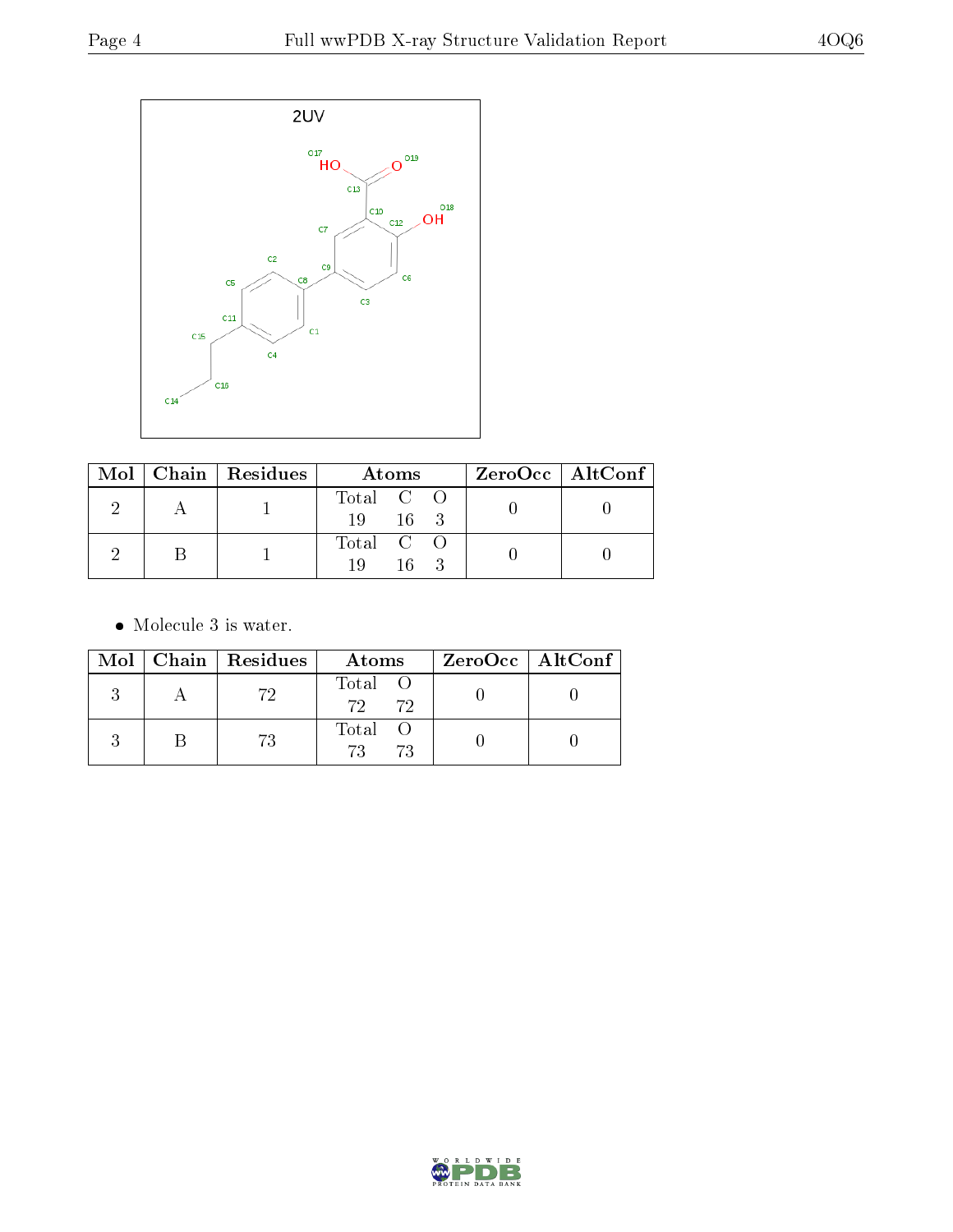# 3 Residue-property plots  $(i)$

These plots are drawn for all protein, RNA and DNA chains in the entry. The first graphic for a chain summarises the proportions of the various outlier classes displayed in the second graphic. The second graphic shows the sequence view annotated by issues in geometry and electron density. Residues are color-coded according to the number of geometric quality criteria for which they contain at least one outlier: green  $= 0$ , yellow  $= 1$ , orange  $= 2$  and red  $= 3$  or more. A red dot above a residue indicates a poor fit to the electron density (RSRZ  $> 2$ ). Stretches of 2 or more consecutive residues without any outlier are shown as a green connector. Residues present in the sample, but not in the model, are shown in grey.

• Molecule 1: Induced myeloid leukemia cell differentiation protein Mcl-1



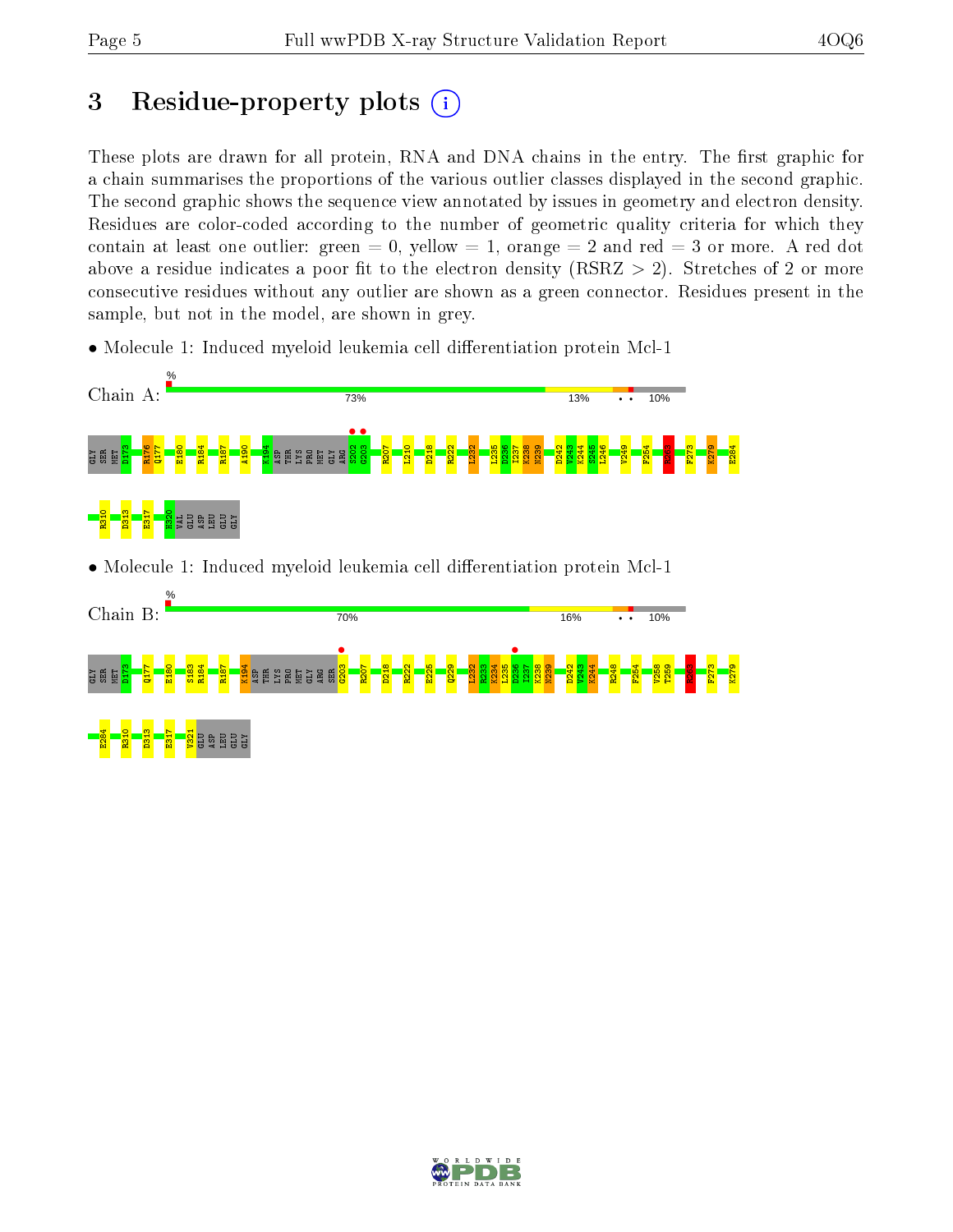# 4 Data and refinement statistics  $(i)$

| Property                                                         | Value                                              | Source     |
|------------------------------------------------------------------|----------------------------------------------------|------------|
| $\overline{\text{Space}}$ group                                  | C121                                               | Depositor  |
| $\operatorname{Cell}$ constants                                  | $106.50\rm\AA$<br>$61.83\text{\AA}$<br>47.49Å      |            |
| a, b, c, $\alpha$ , $\beta$ , $\gamma$                           | $90.00^\circ$<br>$116.42^{\circ}$<br>$90.00^\circ$ | Depositor  |
| Resolution $(A)$                                                 | 51.88<br>$-1.81$                                   | Depositor  |
|                                                                  | 30.91<br>$-1.81$                                   | <b>EDS</b> |
| % Data completeness                                              | $\overline{99.2}$ (51.88-1.81)                     | Depositor  |
| (in resolution range)                                            | 99.3 (30.91-1.81)                                  | <b>EDS</b> |
| $R_{merge}$                                                      | (Not available)                                    | Depositor  |
| $\mathrm{R}_{sym}$                                               | (Not available)                                    | Depositor  |
| $\overline{1$                                                    | 3.53 (at $1.80\text{\AA}$ )                        | Xtriage    |
| Refinement program                                               | <b>BUSTER-TNT 2.5.1</b>                            | Depositor  |
|                                                                  | $\overline{0.202}$ ,<br>0.230                      | Depositor  |
| $R, R_{free}$                                                    | 0.194,<br>0.218                                    | DCC        |
| $R_{free}$ test set                                              | 1287 reflections $(5.11\%)$                        | wwPDB-VP   |
| Wilson B-factor $(A^2)$                                          | 29.2                                               | Xtriage    |
| Anisotropy                                                       | 0.214                                              | Xtriage    |
| Bulk solvent $k_{sol}(\text{e}/\text{A}^3), B_{sol}(\text{A}^2)$ | 0.41, 53.4                                         | <b>EDS</b> |
| $L$ -test for twinning <sup>2</sup>                              | $< L >$ = 0.50, $< L2$ > = 0.33                    | Xtriage    |
| Estimated twinning fraction                                      | 0.469 for $-h-2*1,-k,l$                            | Xtriage    |
| $F_o, F_c$ correlation                                           | 0.96                                               | <b>EDS</b> |
| Total number of atoms                                            | 2460                                               | wwPDB-VP   |
| Average B, all atoms $(A^2)$                                     | 35.0                                               | wwPDB-VP   |

Xtriage's analysis on translational NCS is as follows: The largest off-origin peak in the Patterson function is 10.70% of the height of the origin peak. No significant pseudotranslation is detected.

<sup>&</sup>lt;sup>2</sup>Theoretical values of  $\langle |L| \rangle$ ,  $\langle L^2 \rangle$  for acentric reflections are 0.5, 0.333 respectively for untwinned datasets, and 0.375, 0.2 for perfectly twinned datasets.



<span id="page-5-1"></span><span id="page-5-0"></span><sup>1</sup> Intensities estimated from amplitudes.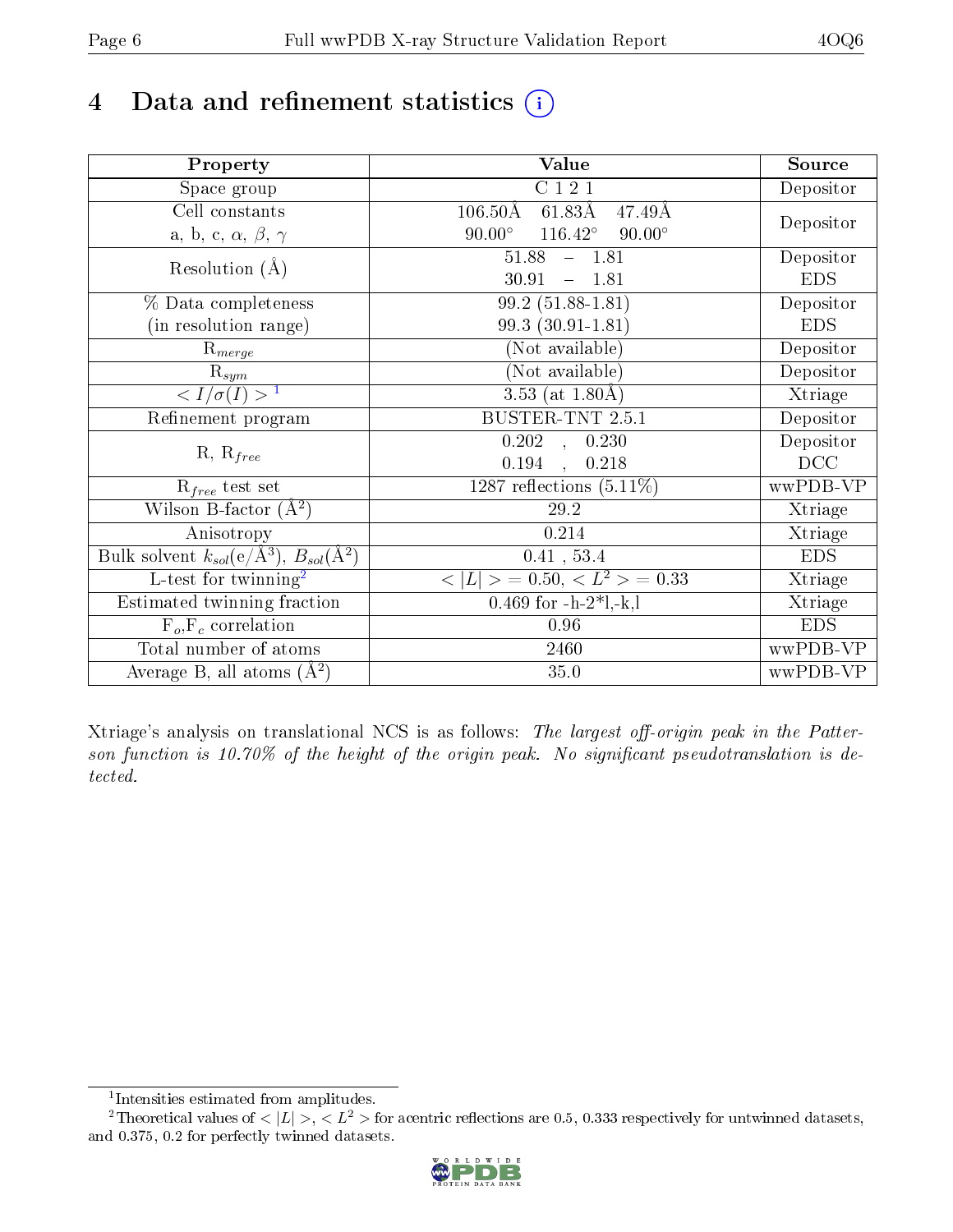# 5 Model quality  $(i)$

# 5.1 Standard geometry  $(i)$

Bond lengths and bond angles in the following residue types are not validated in this section: 2UV

The Z score for a bond length (or angle) is the number of standard deviations the observed value is removed from the expected value. A bond length (or angle) with  $|Z| > 5$  is considered an outlier worth inspection. RMSZ is the root-mean-square of all Z scores of the bond lengths (or angles).

| Mol | Chain |             | Bond lengths | Bond angles |                    |  |
|-----|-------|-------------|--------------|-------------|--------------------|--|
|     |       | <b>RMSZ</b> | $\ Z\  > 5$  | RMSZ        | # $ Z  > 5$        |  |
|     |       | 0.59        | 0/1156       | 0.88        | $3/1553$ $(0.2\%)$ |  |
|     | B     | 0.59        | 0/1157       | 0.89        | $3/1555(0.2\%)$    |  |
| AĦ  | АH    | 0.59        | 0/2313       | 0.89        | $6/3108$ $(0.2\%)$ |  |

There are no bond length outliers.

All (6) bond angle outliers are listed below:

| Mol | Chain        | Res | Type       | Atoms        | $\mathbf{Z}$ | Observed $(°)$ | Ideal $(°)$ |
|-----|--------------|-----|------------|--------------|--------------|----------------|-------------|
|     |              | 263 | ARG        | NE-CZ-NH1    | 18.84        | 129.72         | 120.30      |
|     |              | 263 | $\rm{ARG}$ | NE-CZ-NH1    | 18.31        | 129.46         | 120.30      |
|     | <sup>B</sup> | 263 | ARG        | $NE- CZ-NH2$ | $-13.07$     | 113.77         | 120.30      |
|     |              | 263 | ARG        | $NE-CZ-NH2$  | $-12.82$     | 113.89         | 120.30      |
|     | <sup>B</sup> | 263 | $\rm{ARG}$ | $CD-NE- CZ$  | 6.03         | 132.04         | 123.60      |
|     |              | 263 | ARG        | $CD-NE- CZ$  | 5.92         | 131.88         | 123.60      |

There are no chirality outliers.

There are no planarity outliers.

### 5.2 Too-close contacts (i)

In the following table, the Non-H and H(model) columns list the number of non-hydrogen atoms and hydrogen atoms in the chain respectively. The H(added) column lists the number of hydrogen atoms added and optimized by MolProbity. The Clashes column lists the number of clashes within the asymmetric unit, whereas Symm-Clashes lists symmetry related clashes.

| Mol |      |     | Chain   Non-H   H(model)   H(added)   Clashes   Symm-Clashes |
|-----|------|-----|--------------------------------------------------------------|
|     | -138 | 48  |                                                              |
|     |      | 152 |                                                              |
|     |      |     |                                                              |

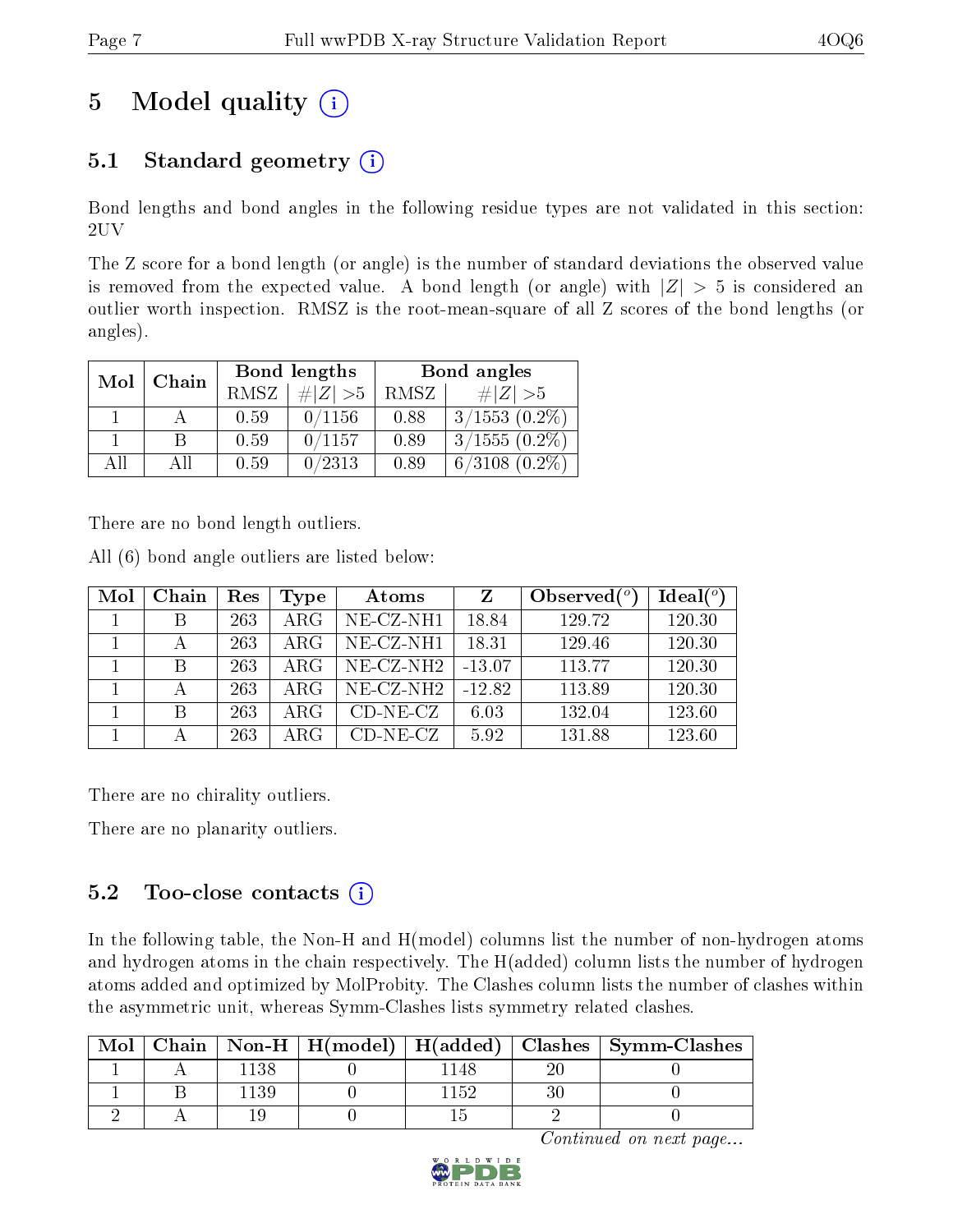| Mol |      |     | Chain   Non-H   H(model)   H(added)   Clashes   Symm-Clashes |
|-----|------|-----|--------------------------------------------------------------|
|     |      |     |                                                              |
|     |      |     |                                                              |
|     |      |     |                                                              |
|     | 2460 | 230 |                                                              |

Continued from previous page...

The all-atom clashscore is defined as the number of clashes found per 1000 atoms (including hydrogen atoms). The all-atom clashscore for this structure is 11.

All (50) close contacts within the same asymmetric unit are listed below, sorted by their clash magnitude.

| Atom-1             | Atom-2           | Interatomic       | Clash           |  |
|--------------------|------------------|-------------------|-----------------|--|
|                    |                  | distance $(A)$    | overlap $(\AA)$ |  |
| 1:A:263:ARG:HD3    | 2:A:401:2UV:O19  | 1.61              | 0.99            |  |
| 1:B:263:ARG:HD3    | 2:B:401:2UV:O19  | 1.65              | 0.96            |  |
| 1:A:232:LEU:HD23   | 1:A:237:ILE:HD12 | 1.62              | 0.80            |  |
| 1:A:232:LEU:CD2    | 1:A:237:ILE:HD12 | 2.12              | 0.79            |  |
| 1:B:279:LYS:HD2    | 1:B:284:GLU:HG3  | 1.66              | 0.77            |  |
| 1:B:187:ARG:HD2    | 3:B:547:HOH:O    | 1.85              | 0.74            |  |
| 1:A:187:ARG:HD2    | 3:A:570:HOH:O    | 1.92              | 0.69            |  |
| 1:B:258:VAL:HG22   | 1:B:259:THR:N    | 2.09              | 0.67            |  |
| 1:B:279:LYS:CD     | 1:B:284:GLU:HG3  | 2.25              | 0.66            |  |
| 1:B:232:LEU:HD12   | 1:B:273:PHE:CE2  | 2.33              | 0.63            |  |
| 1:B:310:ARG:HH12   | 1:B:317:GLU:CD   | 2.04              | 0.61            |  |
| 1:A:232:LEU:HD12   | 1: A:273:PHE:CE2 | 2.36              | 0.60            |  |
| 1:B:258:VAL:HG23   | 3:B:503:HOH:O    | $\overline{2.01}$ | 0.59            |  |
| 1:A:190:ALA:O      | 1:A:279:LYS:HD2  | 2.02              | 0.59            |  |
| $1:$ B:194:LYS:HD2 | 1:B:194:LYS:N    | 2.17              | 0.58            |  |
| 1:B:244:LYS:CE     | 1:B:248:ARG:HE   | $\overline{2.17}$ | 0.58            |  |
| 1:A:246:LEU:O      | 1:A:249:VAL:HG22 | 2.05              | $0.56\,$        |  |
| 1:B:244:LYS:HE3    | 1:B:248:ARG:HE   | 1.73              | 0.53            |  |
| 1: A:310:ARG:NH2   | 1:A:317:GLU:OE1  | 2.42              | 0.52            |  |
| 1:A:218:ASP:O      | 1:A:222:ARG:HG3  | 2.10              | 0.52            |  |
| 1: A:254:PHE:CE1   | 1:A:263:ARG:HD2  | 2.45              | 0.52            |  |
| 1:B:254:PHE:CE1    | 1:B:263:ARG:HD2  | 2.45              | 0.51            |  |
| 1:B:258:VAL:CG2    | 1:B:259:THR:N    | 2.74              | 0.51            |  |
| 1:B:235:LEU:HD21   | 2:B:401:2UV:H9   | 1.92              | 0.51            |  |
| 1:A:177:GLN:NE2    | 3:A:550:HOH:O    | 2.44              | 0.50            |  |
| 1:A:239:ASN:ND2    | 1:A:242:ASP:H    | 2.09              | 0.50            |  |
| 1:B:310:ARG:NH1    | 1:B:317:GLU:OE2  | 2.29              | 0.50            |  |
| 1:B:239:ASN:C      | 1:B:239:ASN:HD22 | $2.15\,$          | 0.50            |  |
| 1:A:239:ASN:HD22   | 1:A:239:ASN:C    | 2.15              | 0.50            |  |
| 1:B:239:ASN:ND2    | 1:B:242:ASP:H    | 2.10              | 0.49            |  |

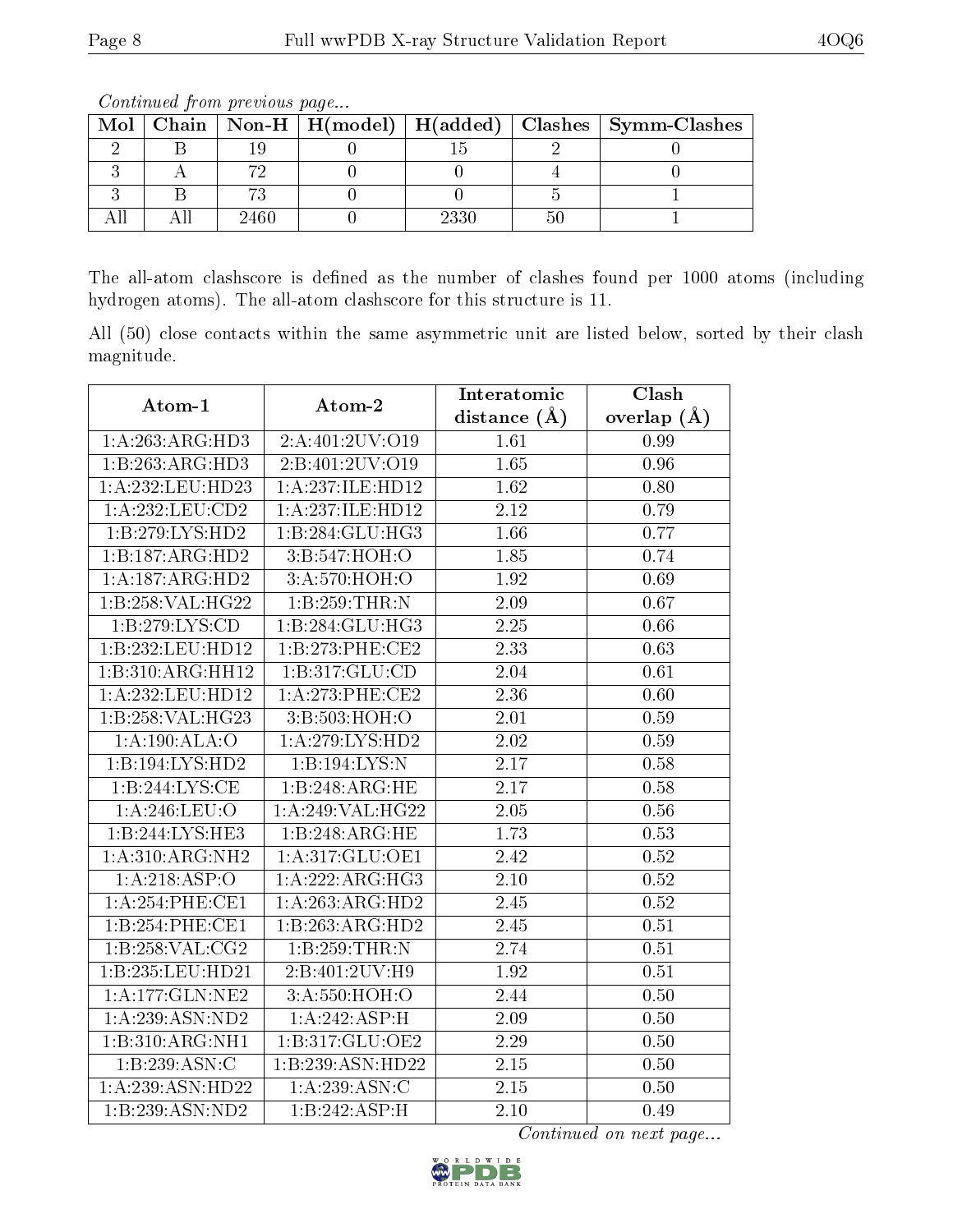| Atom-1             | Atom-2              | Interatomic    | Clash          |
|--------------------|---------------------|----------------|----------------|
|                    |                     | distance $(A)$ | overlap<br>(A) |
| 1:B:177:GLN:NE2    | 3: B:545: HOH:O     | 2.45           | 0.48           |
| 1: A:176: ARG: NE  | 3:A:511:HOH:O       | 2.46           | 0.48           |
| 1:B:284:GLU:HB2    | 3:B:515:HOH:O       | 2.15           | 0.46           |
| 1:B:194:LYS:N      | 1: B: 194: LYS: CD  | 2.78           | 0.46           |
| 1:B:258:VAL:H G22  | 1:B:259:THR:H       | 1.78           | 0.46           |
| 1:B:218:ASP:O      | 1:B:222:ARG:HG3     | 2.15           | 0.46           |
| 1:B:234:LYS:HE2    | 1:B:234:LYS:HB3     | 1.52           | 0.45           |
| 1:B:313:ASP:O      | 1:B:317:GLU:HG3     | 2.15           | 0.45           |
| 1:B:225:GLU:O      | 1:B:229:GLN:HG3     | 2.17           | 0.44           |
| 1:A:238:LYS:HB3    | 1: A:238:LYS:HE3    | 1.55           | 0.44           |
| 1:B:232:LEU:HD12   | 1:B:273:PHE:HE2     | 1.81           | 0.44           |
| 1:A:284:GLU:HB2    | 3: A:516:HOH:O      | 2.15           | 0.44           |
| 1: A: 180: GLU:O   | 1: A: 184: ARG: HG3 | 2.18           | 0.44           |
| 1:A:313:ASP:O      | 1:A:317:GLU:HG3     | 2.18           | 0.43           |
| 1:A:235:LEU:HD21   | 2:A:401:2UV:H9      | 2.01           | 0.43           |
| 1:A:232:LEU:HD12   | 1:A:273:PHE:HE2     | 1.82           | 0.43           |
| 1:B:180:GLU:O      | 1:B:184:ARG:HG3     | 2.18           | 0.43           |
| 1:B:279:LYS:CD     | 1:B:284:GLU:CG      | 2.96           | 0.43           |
| 1: B: 183: SER: OG | 1:B:187:ARG:CZ      | 2.69           | 0.40           |
| 1:B:203:GLY:N      | 3:B:529:HOH:O       | 2.53           | 0.40           |

Continued from previous page...

All (1) symmetry-related close contacts are listed below. The label for Atom-2 includes the symmetry operator and encoded unit-cell translations to be applied.

| Atom-1 |                                            | Interatomic    | Clash         |
|--------|--------------------------------------------|----------------|---------------|
| Atom-2 |                                            | distance $(A)$ | overlap $(A)$ |
|        | $3:B:568:HOH:O$   $3:B:568:HOH:O[2$<br>555 | 1.90           |               |

### 5.3 Torsion angles (i)

#### 5.3.1 Protein backbone (i)

In the following table, the Percentiles column shows the percent Ramachandran outliers of the chain as a percentile score with respect to all X-ray entries followed by that with respect to entries of similar resolution.

The Analysed column shows the number of residues for which the backbone conformation was analysed, and the total number of residues.

| $\mid$ Mol $\mid$ Chain $\mid$ | Analysed                                |  | Favoured   Allowed   Outliers   Percentiles                  |
|--------------------------------|-----------------------------------------|--|--------------------------------------------------------------|
|                                | $137/157$ (87\%)   134 (98\%)   3 (2\%) |  | $\begin{array}{ c c c c c }\n\hline\n100 & 100\n\end{array}$ |

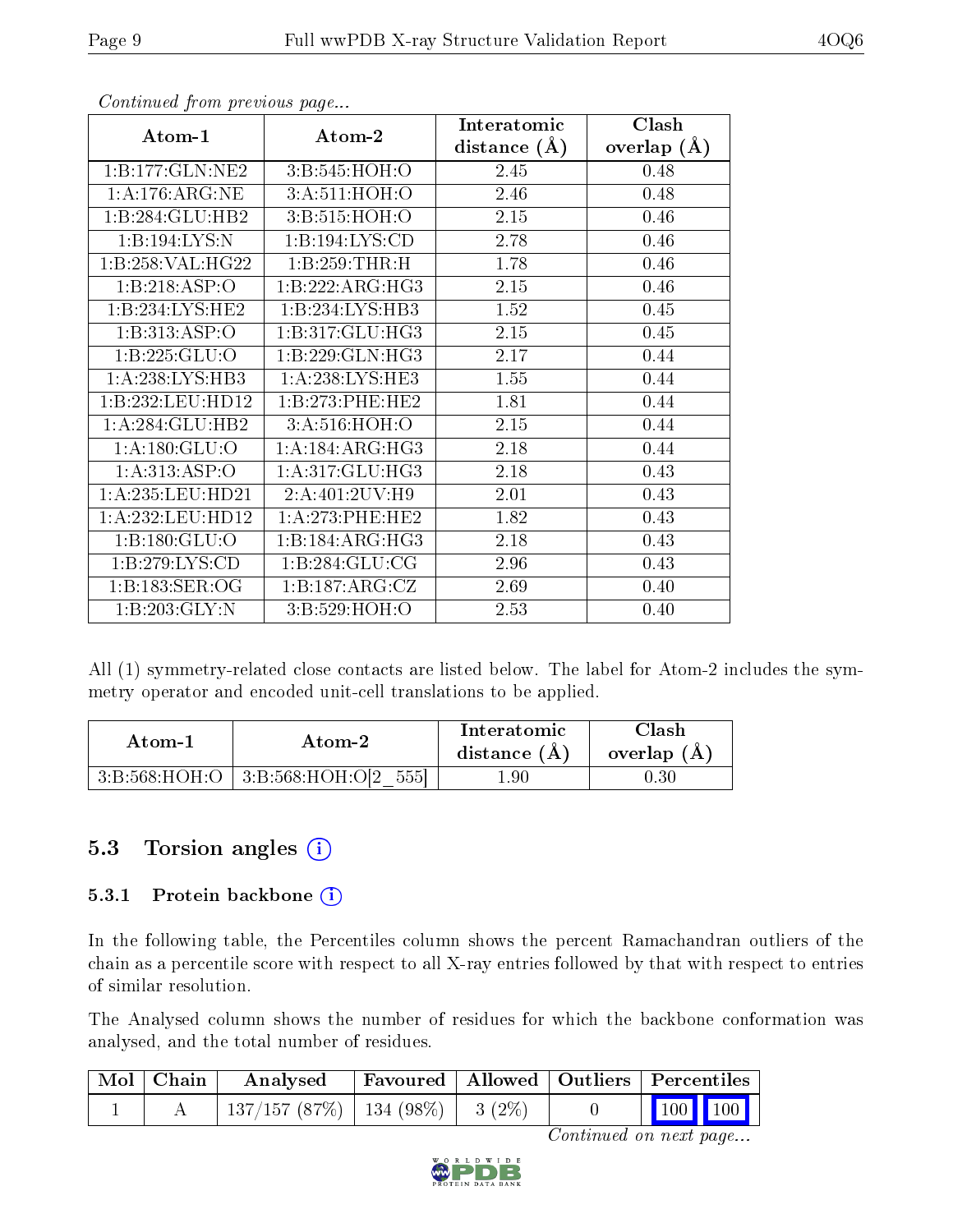|     | Contractor from providuo pugo |                                         |  |  |  |                                                                          |  |  |  |  |  |  |
|-----|-------------------------------|-----------------------------------------|--|--|--|--------------------------------------------------------------------------|--|--|--|--|--|--|
|     | $Mol$   Chain                 | Analysed                                |  |  |  | $\mid$ Favoured $\mid$ Allowed $\mid$ Outliers $\mid$ Percentiles $\mid$ |  |  |  |  |  |  |
|     |                               | $137/157$ (87\%)   134 (98\%)   3 (2\%) |  |  |  | 100 100                                                                  |  |  |  |  |  |  |
| All | All                           | $274/314$ (87\%)   268 (98\%)   6 (2\%) |  |  |  | $\mid$ 100 $\mid$ 100 $\mid$                                             |  |  |  |  |  |  |

Continued from previous page.

There are no Ramachandran outliers to report.

#### 5.3.2 Protein sidechains  $(i)$

In the following table, the Percentiles column shows the percent sidechain outliers of the chain as a percentile score with respect to all X-ray entries followed by that with respect to entries of similar resolution.

The Analysed column shows the number of residues for which the sidechain conformation was analysed, and the total number of residues.

| Mol | Chain | Analysed        | Rotameric   Outliers |           | Percentiles          |
|-----|-------|-----------------|----------------------|-----------|----------------------|
|     |       | $123/136(90\%)$ | 114 $(93\%)$         | 9(7%)     | $\boxed{4}$<br> 14   |
|     |       | $123/136(90\%)$ | 114 (93%)            | 9(7%)     | $\overline{4}$<br>14 |
| All | All   | $246/272(90\%)$ | 228 $(93\%)$         | 18 $(7%)$ | 14                   |

All (18) residues with a non-rotameric sidechain are listed below:

| Mol            | Chain                   | Res | Type                       |
|----------------|-------------------------|-----|----------------------------|
| $\mathbf{1}$   | $\bf{A}$                | 176 | $\overline{\rm{A}}\rm{RG}$ |
| $\mathbf{1}$   | $\overline{A}$          | 207 | $\rm{ARG}$                 |
| $\overline{1}$ | $\overline{\rm A}$      | 210 | <b>LEU</b>                 |
| $\overline{1}$ | $\overline{A}$          | 232 | LEU                        |
| $\mathbf{1}$   | $\overline{\rm A}$      | 238 | <b>LYS</b>                 |
| $\mathbf{1}$   | $\overline{A}$          | 239 | <b>ASN</b>                 |
| $\mathbf{1}$   | $\overline{\rm A}$      | 244 | <b>LYS</b>                 |
| $\overline{1}$ | $\overline{A}$          | 263 | ARG                        |
| $\mathbf{1}$   | $\overline{A}$          | 279 | <b>LYS</b>                 |
| $\mathbf{1}$   | $\overline{\mathrm{B}}$ | 194 | <b>LYS</b>                 |
| $\mathbf{1}$   | $\overline{B}$          | 207 | ARG                        |
| $\mathbf{1}$   | B                       | 232 | LEU                        |
| $\mathbf{1}$   | B                       | 234 | <b>LYS</b>                 |
| $\mathbf{1}$   | B                       | 238 | <b>LYS</b>                 |
| $\mathbf{1}$   | B                       | 239 | <b>ASN</b>                 |
| $\mathbf 1$    | $\overline{B}$          | 244 | <b>LYS</b>                 |
| $\mathbf 1$    | Β                       | 263 | $\rm{ARG}$                 |
| $\mathbf 1$    | B                       | 321 | VAL                        |

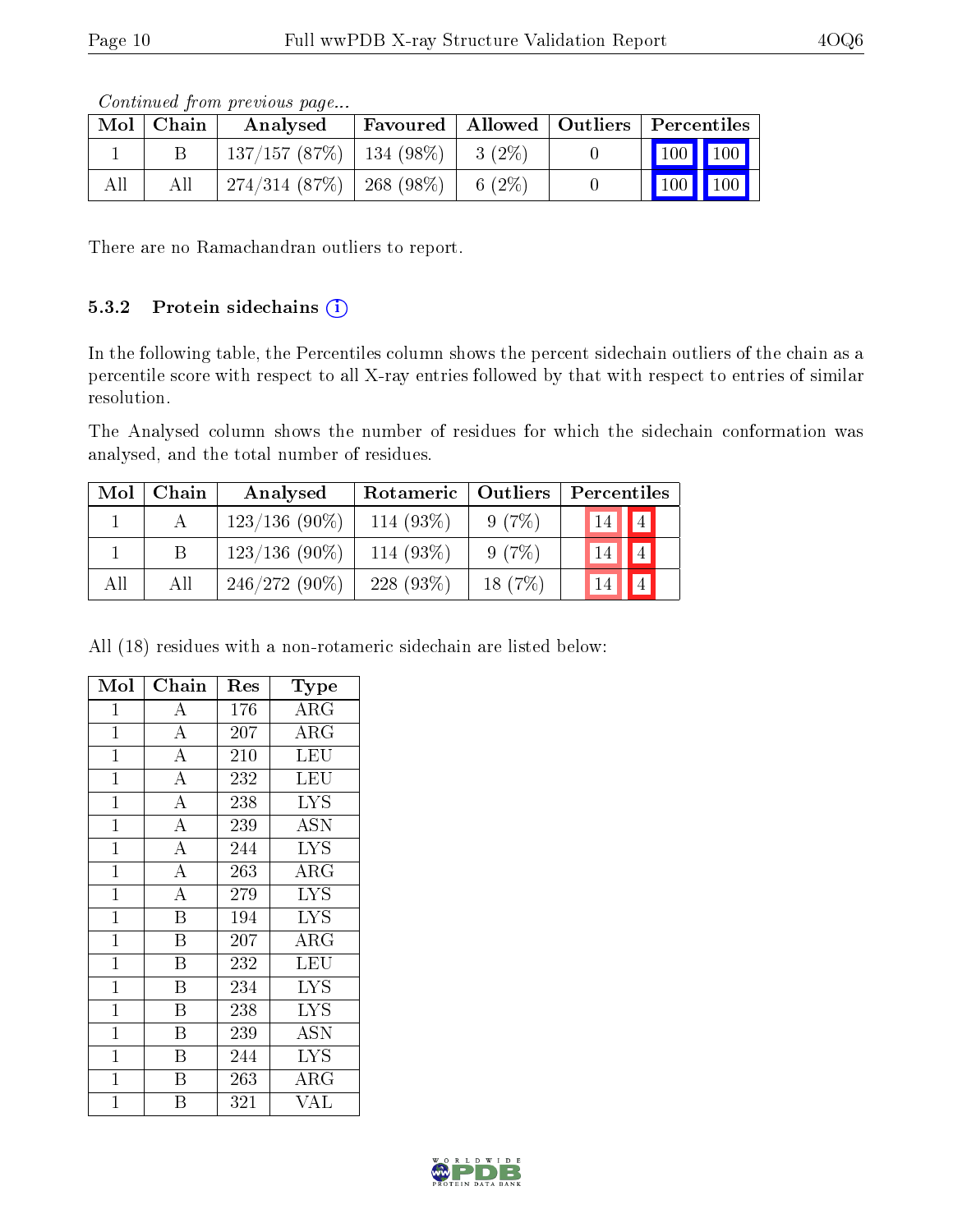Some sidechains can be flipped to improve hydrogen bonding and reduce clashes. All (9) such sidechains are listed below:

| Mol | Chain | Res | <b>Type</b>       |
|-----|-------|-----|-------------------|
| 1   | А     | 177 | <b>GLN</b>        |
| 1   | А     | 223 | <b>ASN</b>        |
| 1   | А     | 239 | <b>ASN</b>        |
| 1   | А     | 309 | GLN               |
| 1   | А     | 320 | HIS               |
| 1   | В     | 177 | GLN               |
| 1   | R     | 223 | $\overline{A}$ SN |
| 1   | R     | 239 | <b>ASN</b>        |
|     |       | 309 | GLN               |

#### $5.3.3$  RNA  $(i)$

There are no RNA molecules in this entry.

### 5.4 Non-standard residues in protein, DNA, RNA chains  $(i)$

There are no non-standard protein/DNA/RNA residues in this entry.

#### 5.5 Carbohydrates (i)

There are no carbohydrates in this entry.

### 5.6 Ligand geometry  $(i)$

2 ligands are modelled in this entry.

In the following table, the Counts columns list the number of bonds (or angles) for which Mogul statistics could be retrieved, the number of bonds (or angles) that are observed in the model and the number of bonds (or angles) that are defined in the Chemical Component Dictionary. The Link column lists molecule types, if any, to which the group is linked. The Z score for a bond length (or angle) is the number of standard deviations the observed value is removed from the expected value. A bond length (or angle) with  $|Z| > 2$  is considered an outlier worth inspection. RMSZ is the root-mean-square of all Z scores of the bond lengths (or angles).

| Mol | $ $ Chain $ $ Res<br>Type <sub>1</sub> |  | $^+$ Link | Bond lengths |          |      | Bond angles |            |      |        |
|-----|----------------------------------------|--|-----------|--------------|----------|------|-------------|------------|------|--------|
|     |                                        |  |           |              | Counts-  | RMSZ | # $ Z  > 2$ | Counts     | RMSZ | Z<br># |
|     | 2UV                                    |  | 401       |              | 18,20,20 | 0.61 |             | 22, 27, 27 | 0.90 |        |
|     | 2UV                                    |  | 401       |              | 18,20,20 | 0.62 |             | 22,27,27   | 0.97 |        |

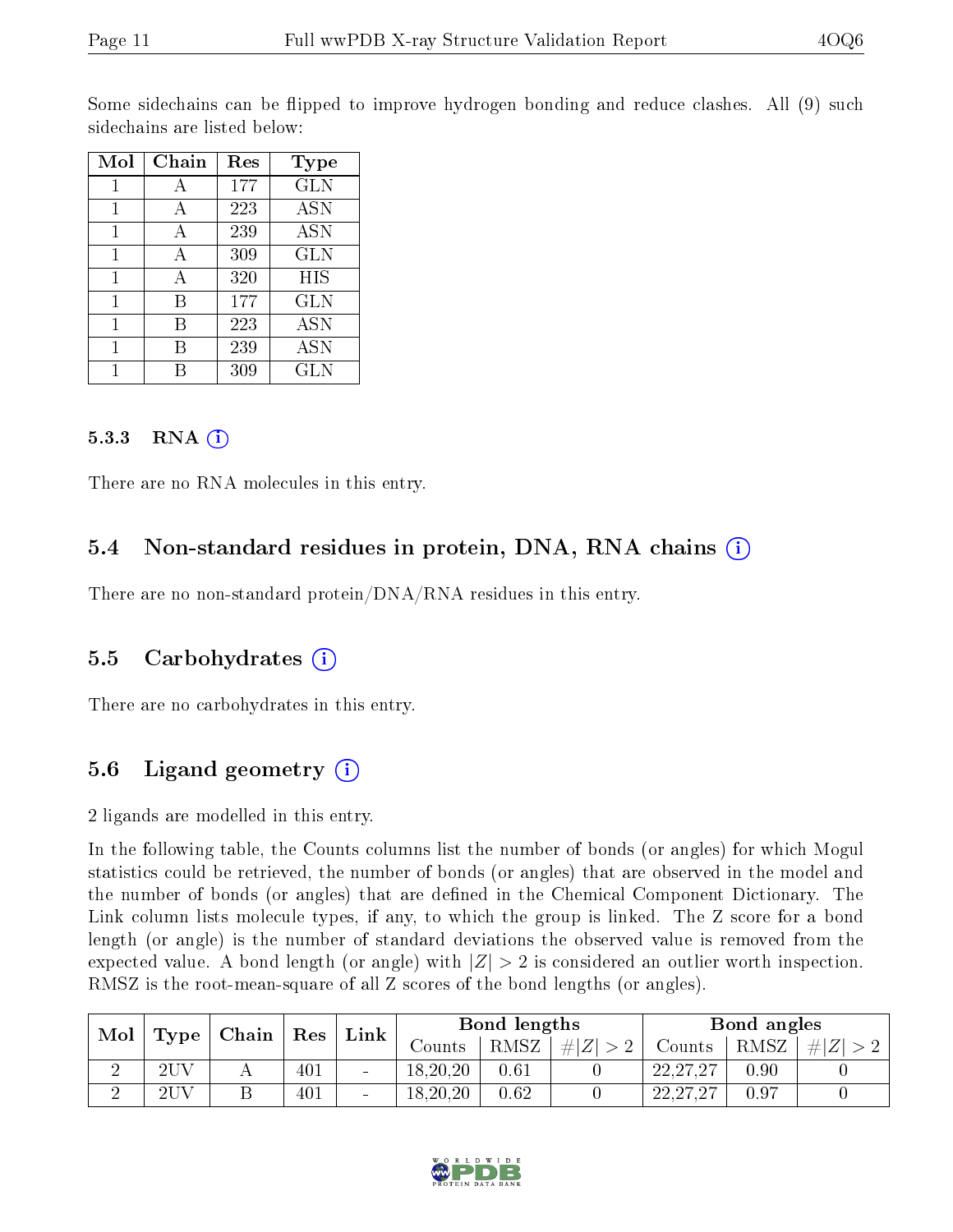In the following table, the Chirals column lists the number of chiral outliers, the number of chiral centers analysed, the number of these observed in the model and the number defined in the Chemical Component Dictionary. Similar counts are reported in the Torsion and Rings columns. '-' means no outliers of that kind were identified.

|     |     | Mol   Type   Chain   Res   Link   Chirals | $\mid$ Torsions $\mid$  | Rings |
|-----|-----|-------------------------------------------|-------------------------|-------|
|     | 401 | $\blacksquare$                            | $0/7/11/11$   $0/2/2/2$ |       |
| 2UV | 401 | $\equiv$                                  | $0/7/11/11$   $0/2/2/2$ |       |

There are no bond length outliers.

There are no bond angle outliers.

There are no chirality outliers.

There are no torsion outliers.

There are no ring outliers.

2 monomers are involved in 4 short contacts:

|  |  | Mol   Chain   Res   Type   Clashes   Symm-Clashes |
|--|--|---------------------------------------------------|
|  |  |                                                   |
|  |  |                                                   |

#### 5.7 [O](https://www.wwpdb.org/validation/2017/XrayValidationReportHelp#nonstandard_residues_and_ligands)ther polymers (i)

There are no such residues in this entry.

### 5.8 Polymer linkage issues  $(i)$

There are no chain breaks in this entry.

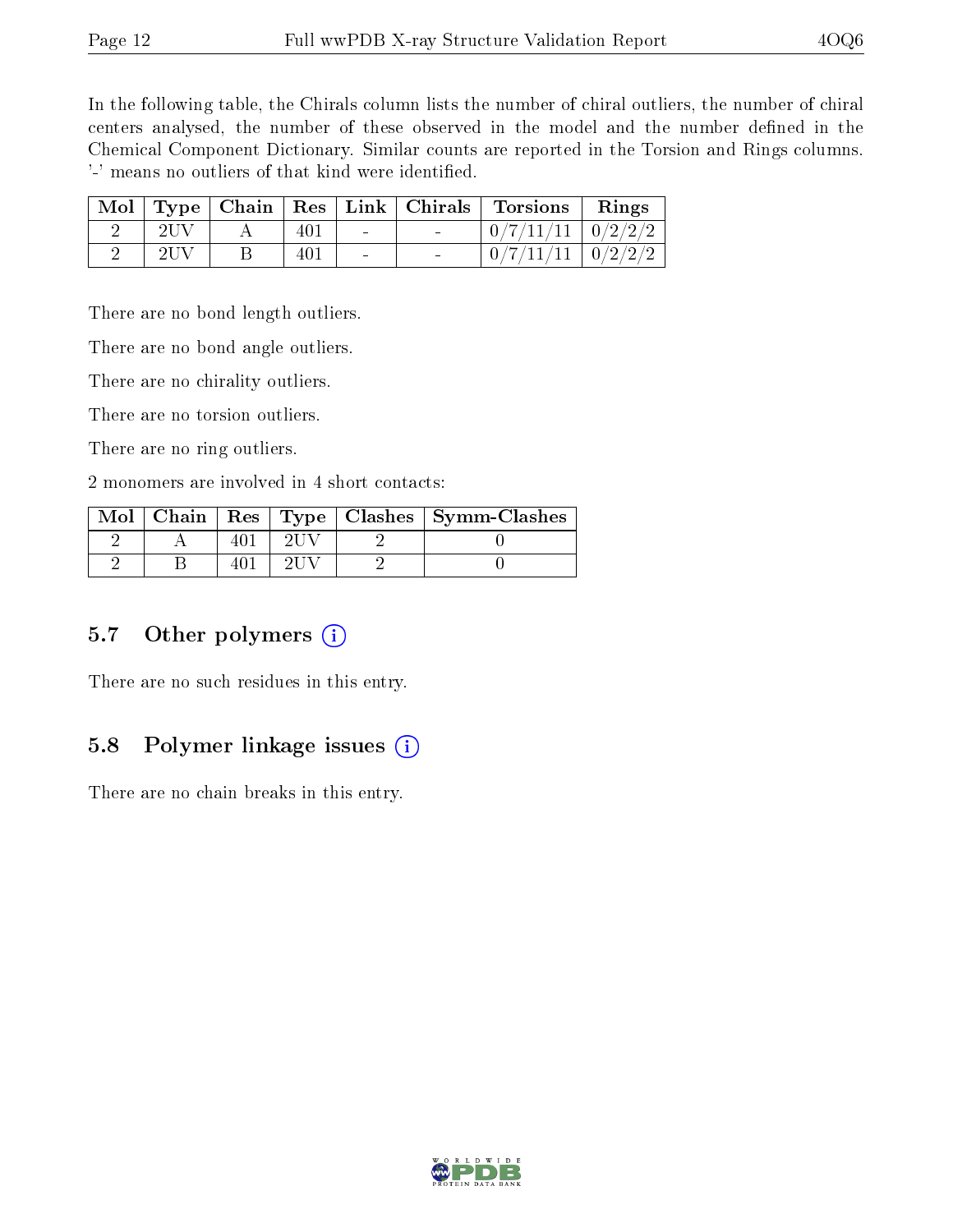# 6 Fit of model and data  $\left( \cdot \right)$

# 6.1 Protein, DNA and RNA chains (i)

In the following table, the column labelled  $#RSRZ>2'$  contains the number (and percentage) of RSRZ outliers, followed by percent RSRZ outliers for the chain as percentile scores relative to all X-ray entries and entries of similar resolution. The OWAB column contains the minimum, median,  $95<sup>th</sup>$  percentile and maximum values of the occupancy-weighted average B-factor per residue. The column labelled  $Q< 0.9$  lists the number of (and percentage) of residues with an average occupancy less than 0.9.

| Mol | Chain | Analysed        | ${ <\hspace{-1.5pt}{\mathrm{RSRZ}} \hspace{-1.5pt}>}$ | $\#\text{RSRZ}{>}2$   |           | $OWAB(A^2)$        | $\rm Q\textcolor{black}{<}0.9$ |
|-----|-------|-----------------|-------------------------------------------------------|-----------------------|-----------|--------------------|--------------------------------|
|     |       | 141/157(89%)    | $-0.07$                                               | 75<br>$2(1\%)$        | 72        | 21, 32, 56, 65     |                                |
|     |       | 141/157(89%)    | $-0.11$                                               | <b>75</b><br>$2(1\%)$ | $ 72 $ 1  | 21, 32, 54, 71     |                                |
| All | All   | $282/314(89\%)$ | $-0.09$                                               | 75<br>$4(1\%)$        | <b>72</b> | $'$ 21, 32, 55, 71 |                                |

All (4) RSRZ outliers are listed below:

| Mol | Chain | Res | <b>Type</b> | $_{\rm RSRZ}$ |
|-----|-------|-----|-------------|---------------|
|     |       | 203 | <b>GLY</b>  | 3.5           |
|     |       | 203 | <b>GLY</b>  | 3.1           |
|     |       | 202 | SER.        | 3.0           |
|     |       | 236 | ASP         | 2.3           |

# 6.2 Non-standard residues in protein, DNA, RNA chains (i)

There are no non-standard protein/DNA/RNA residues in this entry.

### 6.3 Carbohydrates (i)

There are no carbohydrates in this entry.

### $6.4$  Ligands  $(i)$

In the following table, the Atoms column lists the number of modelled atoms in the group and the number defined in the chemical component dictionary. The B-factors column lists the minimum, median,  $95<sup>th</sup>$  percentile and maximum values of B factors of atoms in the group. The column labelled  $Q< 0.9$  lists the number of atoms with occupancy less than 0.9.

|  |  |                                   |  | $\vert$ Mol $\vert$ Type $\vert$ Chain $\vert$ Res $\vert$ Atoms $\vert$ RSCC $\vert$ RSR $\vert$ B-factors(A <sup>2</sup> ) $\vert$ Q<0.9 |  |
|--|--|-----------------------------------|--|--------------------------------------------------------------------------------------------------------------------------------------------|--|
|  |  | $401$   $19/19$   $0.95$   $0.12$ |  | $\frac{1}{21.27.43.53}$                                                                                                                    |  |